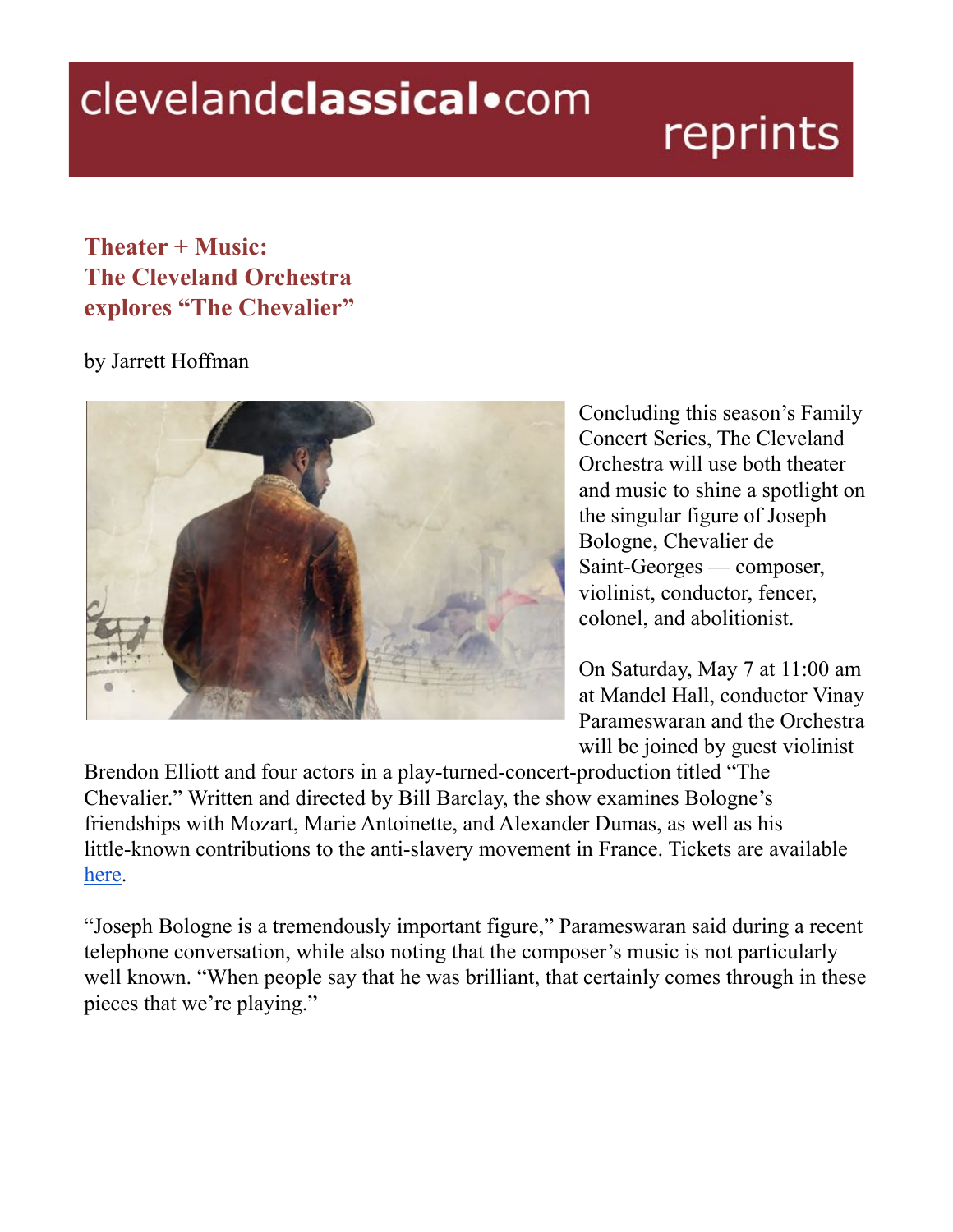

The all-Bologne program includes music from two symphonies (Nos. 1 and 2), a violin sonata (No. 2), three violin concertos (Nos. 1, 2, and 9), a ballet (*L'amant anonyme*), a string quartet (No. 4), and a symphony concertante (G Major).

The music may be unfamiliar to The Cleveland Orchestra, but Parameswaran noted that they know the style well. "This orchestra plays a lot of Mozart and Haydn, better than any other orchestra," he said. "It's interesting because we certainly have context from those composers, but it's still a unique language and new music for us."

New discoveries have been a bit of a pattern with Family and Education Concerts this season, including "Music's Many Voices" from this past March. "A lot of those pieces were being played by this orchestra for the first time, and that's certainly the case with this Chevalier program, so we're really excited to have something both fresh and brilliant.´

Commissioned by the Boston Symphony in 2018 and a finalist for the Eugene O'Neill National Playwrights Conference, "The Chevalier" is currently touring the U.S. and U.K. to raise money for the National Alliance for Audition Support. Spearheaded by the Sphinx Organization, that initiative is aimed at increasing racial diversity in American orchestras.

The touring production generally involves a chamber ensemble of seven players, but The Cleveland Orchestra will retain a healthy complement of strings in addition to two oboes and two horns. "It's a big stage and a big hall," Parameswaran noted, "and the point of